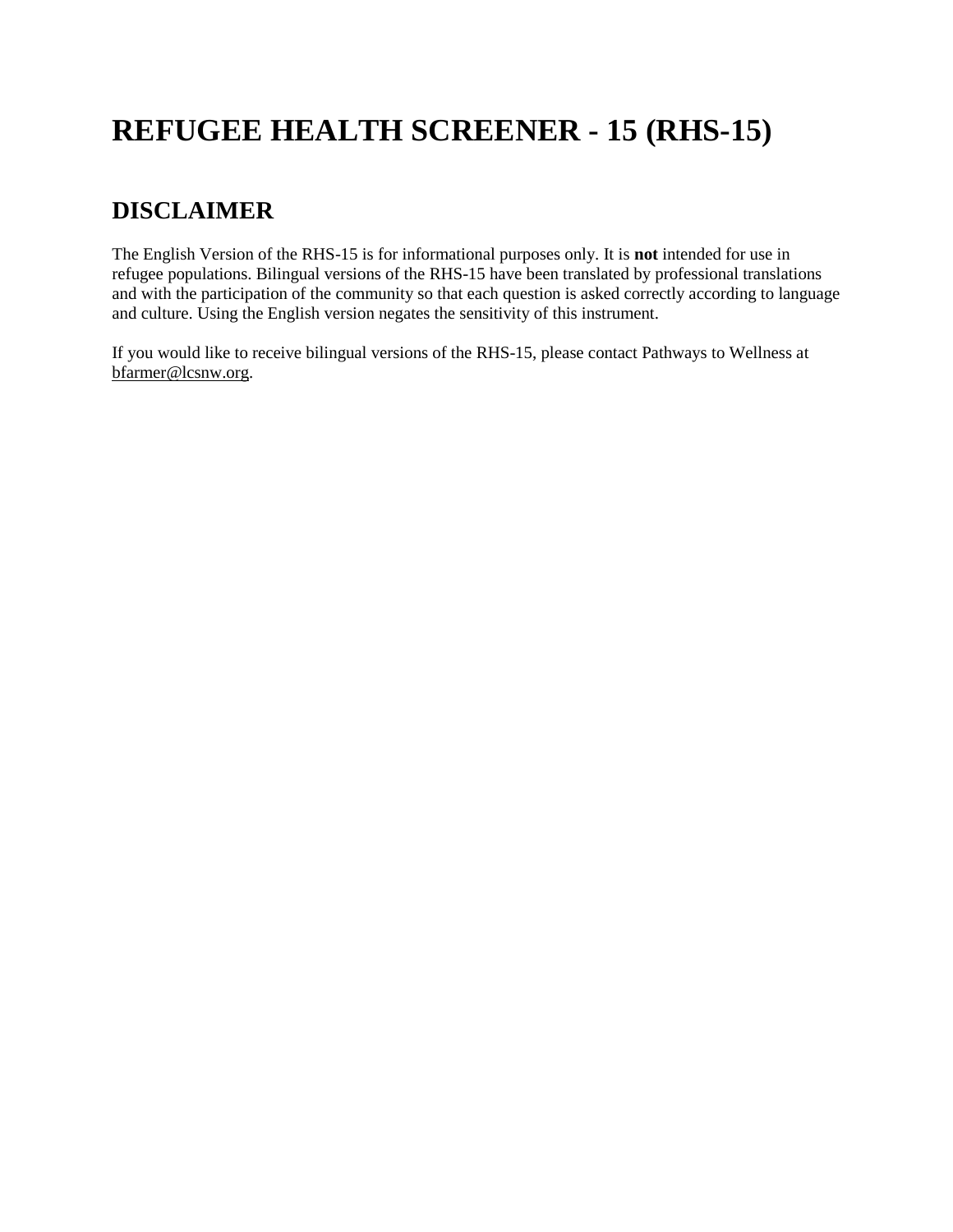### **UTILIZATION REQUEST AND AGREEMENT**

# **Pathways to Wellness**

# **Integrating Refugee Health and Well-Being**

*Creating pathways for refugee survivors to heal*



# **REFUGEE HEALTH SCREENER - 15 (RHS-15)**

*Pathways to Wellness* is a project of Lutheran Community Services Northwest, Asian Counseling and Referral Services, Public Health Seattle & King County, and Michael Hollifield, M.D. Generously funded

by the Robert Wood Johnson Foundation, The Bill and Melinda Gates Foundation, United Way of King County, The Medina Foundation, Seattle Foundation, and the Boeing Employees Community Fund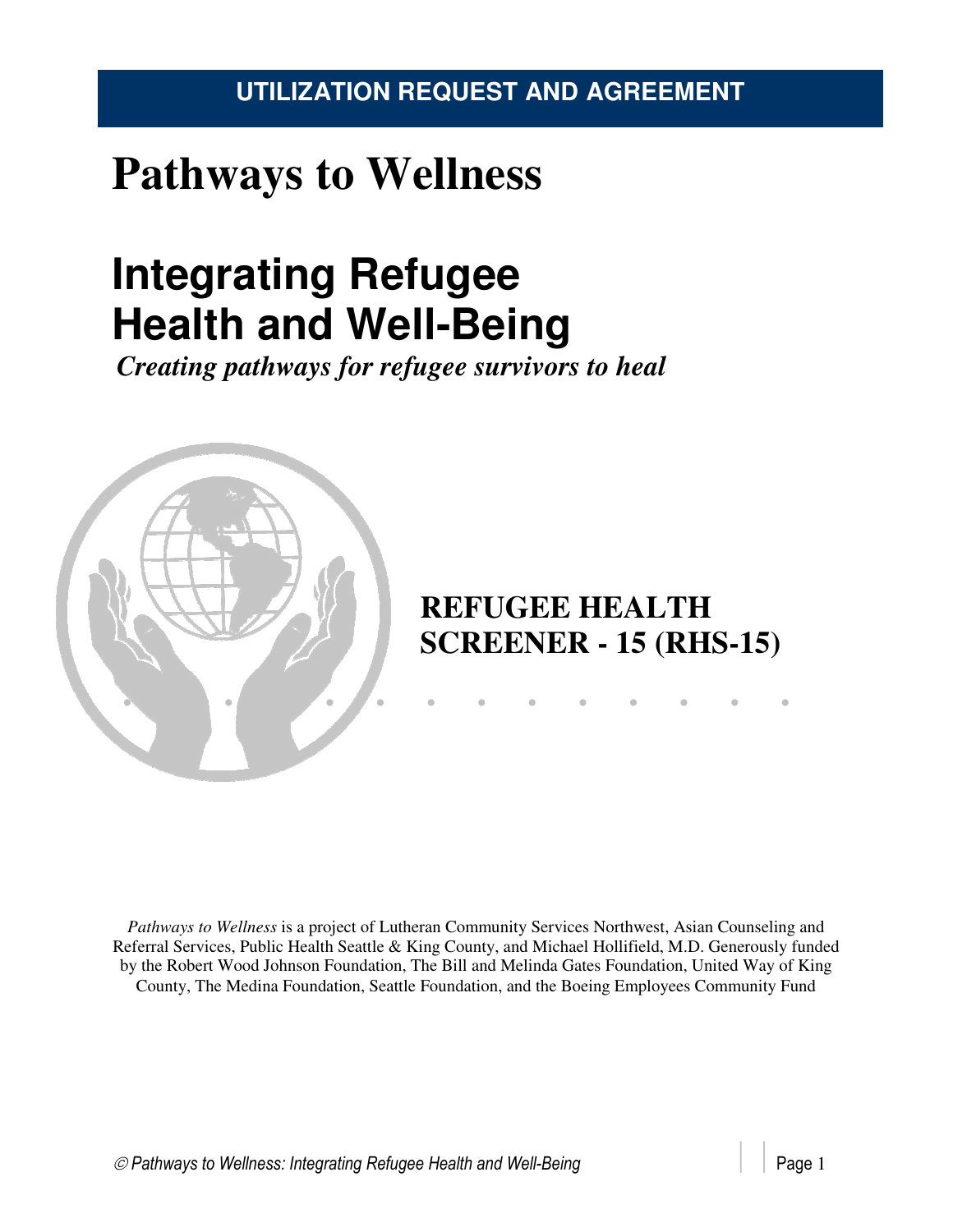## **UTILIZATION REQUEST AND AGREEMENT**

| <b>Date of Request:</b>     | Name:  |      |  |  |  |
|-----------------------------|--------|------|--|--|--|
| <b>Institution:</b>         |        |      |  |  |  |
| Department (if applicable): |        |      |  |  |  |
| <b>Your Position:</b>       |        |      |  |  |  |
| <b>Address 1:</b>           |        |      |  |  |  |
| <b>Address 2:</b>           |        |      |  |  |  |
| City:                       | State: | Zip: |  |  |  |
| <b>Country:</b>             | Email: |      |  |  |  |
| <b>Phone Number:</b>        |        |      |  |  |  |

| <b>INSTRUCTIONS</b><br>Please complete the fields below                                         |                                                                                                                                     |                                                 |                                                                                                                                      |
|-------------------------------------------------------------------------------------------------|-------------------------------------------------------------------------------------------------------------------------------------|-------------------------------------------------|--------------------------------------------------------------------------------------------------------------------------------------|
| Where did you hear about the RHS-15?                                                            | In a journal publication<br>$\mathsf{L}$<br>List:                                                                                   | From a<br>colleague                             | Other (please<br>specify):                                                                                                           |
| What is your intended use of the RHS-<br>15?                                                    | Clinical assessment<br>$\mathbf{L}$                                                                                                 | Research                                        | Other (please<br>specify):                                                                                                           |
| If you plan to use the RHS-15 for<br>research, please briefly describe your<br>research or use: | Ethnic and/or<br>language $group(s)$ :<br>$\Box$ Russian<br>Arabic<br>$\Box$ Nepali<br>Spanish<br>Somali<br>Karen<br><b>Burmese</b> | Age range<br>$14 - 21$<br>$21 - 64$<br>65-older | Context:<br>(check all that apply)<br>Refugees<br>Asylum seekers<br>Validity for<br>Screening<br>Comparison to<br>another instrument |
| How many refugees do you screen a<br>year?                                                      | $25 - 50$<br>50-100                                                                                                                 | 100-200                                         | 200 or more                                                                                                                          |
| What is the setting for administering<br>the RHS-15?                                            | Health setting<br>Primary care<br>agency<br>Public health                                                                           | CBO<br>Resettlement                             | Other (please<br>specify)                                                                                                            |
| Funding source?                                                                                 | Federal grant                                                                                                                       | Foundation                                      | Intramural grant<br>None                                                                                                             |
| Is there other pertinent information about how your<br>organization will utilize the RHS-15?    |                                                                                                                                     |                                                 |                                                                                                                                      |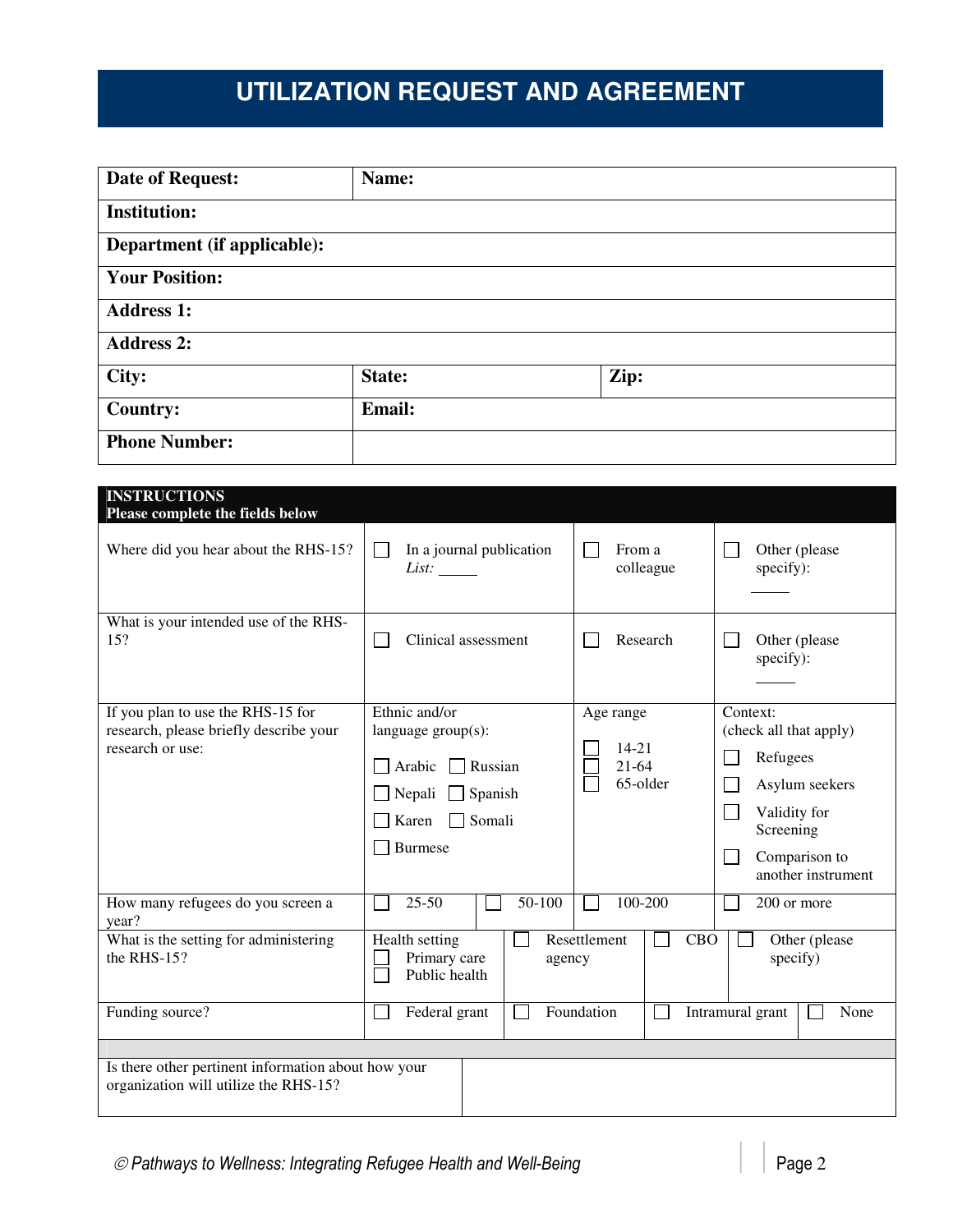#### **Statement of Agreement**

I understand that the purpose of this agreement is to improve the use and dissemination of the Refugee Health Screener – 15 (RHS-15). Any and all shared information and data between myself, or my institution, and *Pathways to Wellness* partners is to be utilized to improve the RHS-15. I also understand that I, and/or my institution, may negotiate with *Pathways to Wellness* partners how shared information and data will be used for institutional and/or scientific reports. I agree to utilize the Refugee Health Screener – 15 (RHS-15) in its current form and for its intended use unless otherwise specified in subsequent agreements.

(Please check the box that reflects your desired use of the RHS-15)

 $\Box$  I and/or my institution will use the RHS-15 for clinical purposes only. We do not have the capacity to engage in research, but agree to a qualitative interview to discuss challenges and successes with the RHS-15 so the tool can be further developed.

 $\Box$  I and/or my institution will use the RHS-15 for clinical purposes only. I/we agree to share with *Pathways to Wellness* partners the following information within a reasonable amount of time of a written request:

- **1. The number of screenings conducted.**
- **2. Time of screening administration during resettlement (i.e., six weeks after date of arrival in the U.S., one year after date of arrival in the U.S., etc.)**
- **3. Age, gender, and ethnic/language group, and screening score of participants screened.**

 I and/or my institution are interested in partnering with *Pathways to Wellness* partners on further evaluative projects about the RHS-15 and/or subsequent versions of the RHS-15. I/we understand that I/we will negotiate with *Pathways* how to proceed in such projects regarding lead, institutional review board approvals, data collection and management, and authoring of scientific reports. I/we agree to share with *Pathways to Wellness* partners the following information within a reasonable amount of time of a written request:

- **1. The number of screenings conducted.**
- **2. Time of screening administration during resettlement (i.e., six weeks after date of arrival in the U.S., one year after date of arrival in the U.S., etc.)**
- **3. Age, gender, and ethnic/language group, and screening score of participants screened.**
- **4. Clinical information regarding 1) the number of those screened referred to care, 2) the number of positive screened persons that went to care, and 3) treatment outcomes.**
- **5. A summary of any other qualitative or quantitative evaluations about the utility of the RHS-15 (negotiable on execution of the agreement).**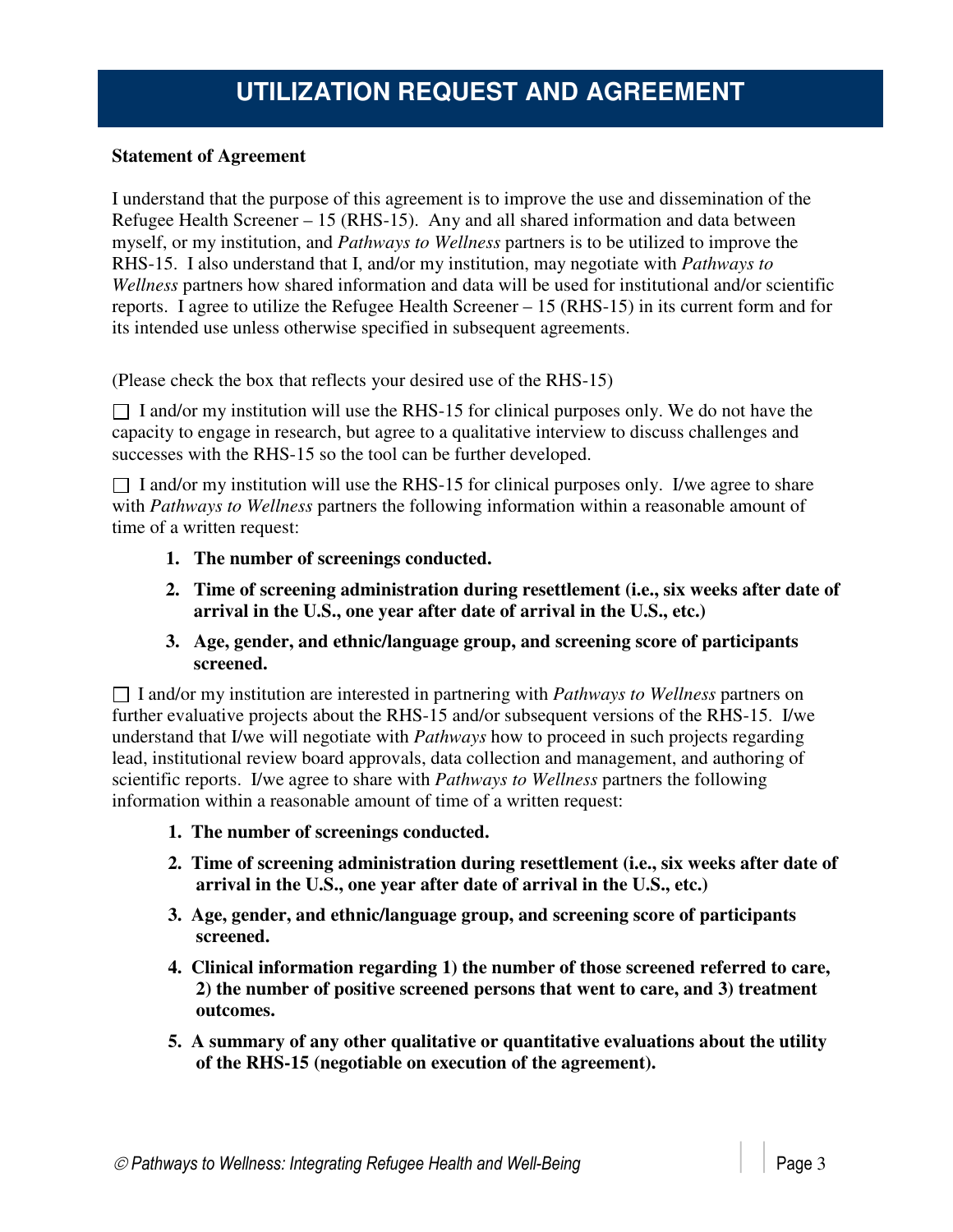## **UTILIZATION REQUEST AND AGREEMENT**

| Requestors' signature: | Date: |  |
|------------------------|-------|--|
|                        |       |  |

*Thank you for your interest in utilizing the Refugee Health Screener-15 (RHS-15). We are interested in your findings, recommendations for further use and development, and collaboration on research and development.* 

Please return the form to: *Pathways to Wellness*

Beth Farmer, MSW International Counseling & Community Services 4040 S 188th St., #200 Seattle, WA 98188 206-816-3252

You may fax to: **206-838-2680**

**Requestor's printed name:** \_\_\_\_\_\_\_\_\_\_\_\_\_\_\_\_\_\_\_\_\_\_\_\_\_\_\_\_\_\_\_\_\_\_\_\_\_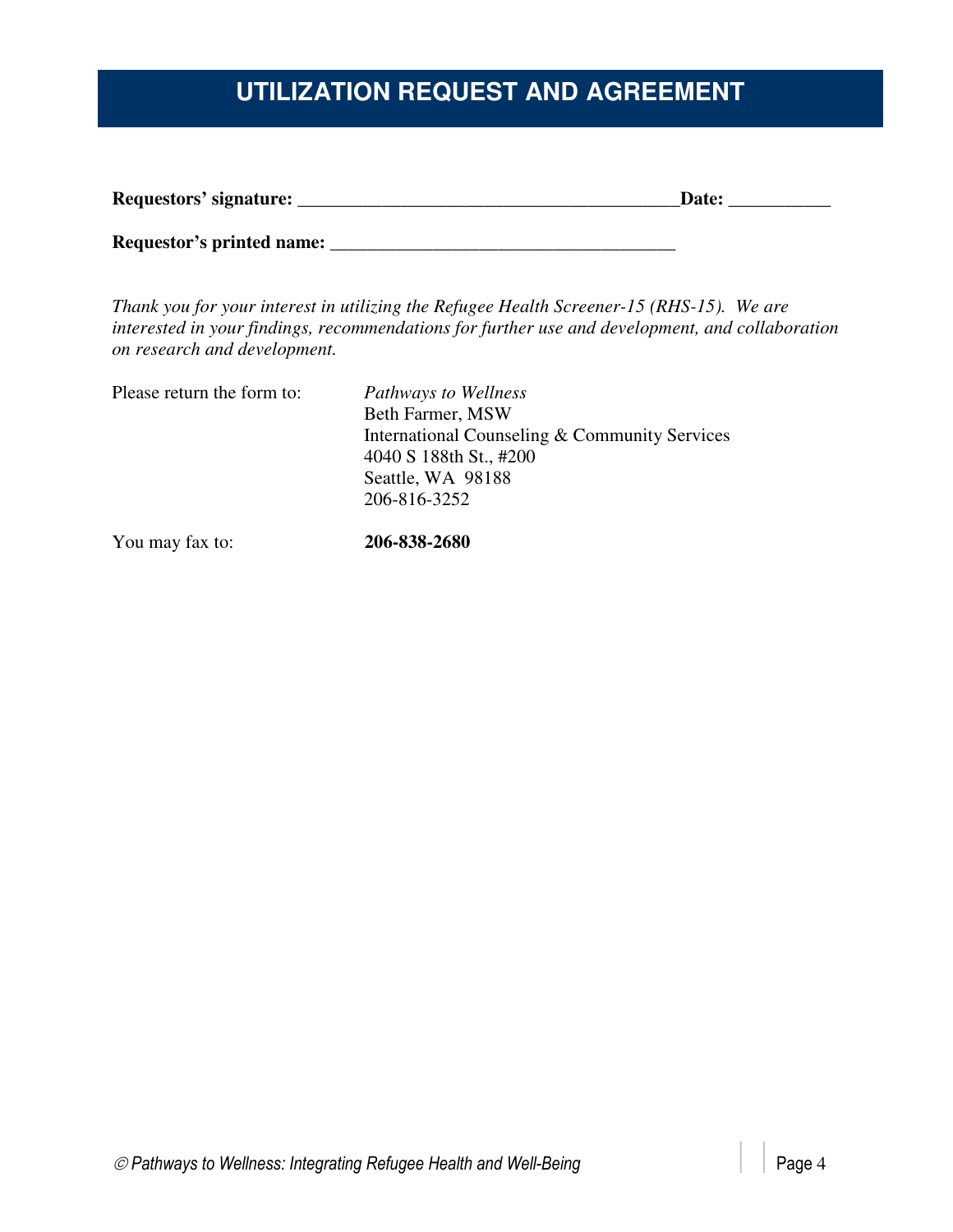# **Pathways to Wellness**

Integrating Refugee Health and Well-Being *Creating pathways for refugee survivors to heal*

# **REFUGEE HEALTH SCREENER - 15**

# *Development and Use of the RHS-15*



Early screening and intervention for emotional distress among newly arrived refugees is rarely conducted. Existing instruments are not designed for refugees or may be cumbersome to administer in health care settings. The RHS-15 was developed in a community public health setting to be an efficient and effective way to sensitively detect the range of emotional distress common across refugee groups.

© 2011 *Pathways to Wellness* 

*Pathways to Wellness* is a program of Lutheran Community Services Northwest, Asian Counseling and Referral Service, Public Health Seattle & King County, and Michael Hollifield, M.D. Generously supported by the Robert Wood Johnson Foundation, the Bill & Melinda Gates Foundation, United Way of King County, the Seattle Foundation, the Medina Family Foundation, and the Boeing Employees Community Fund.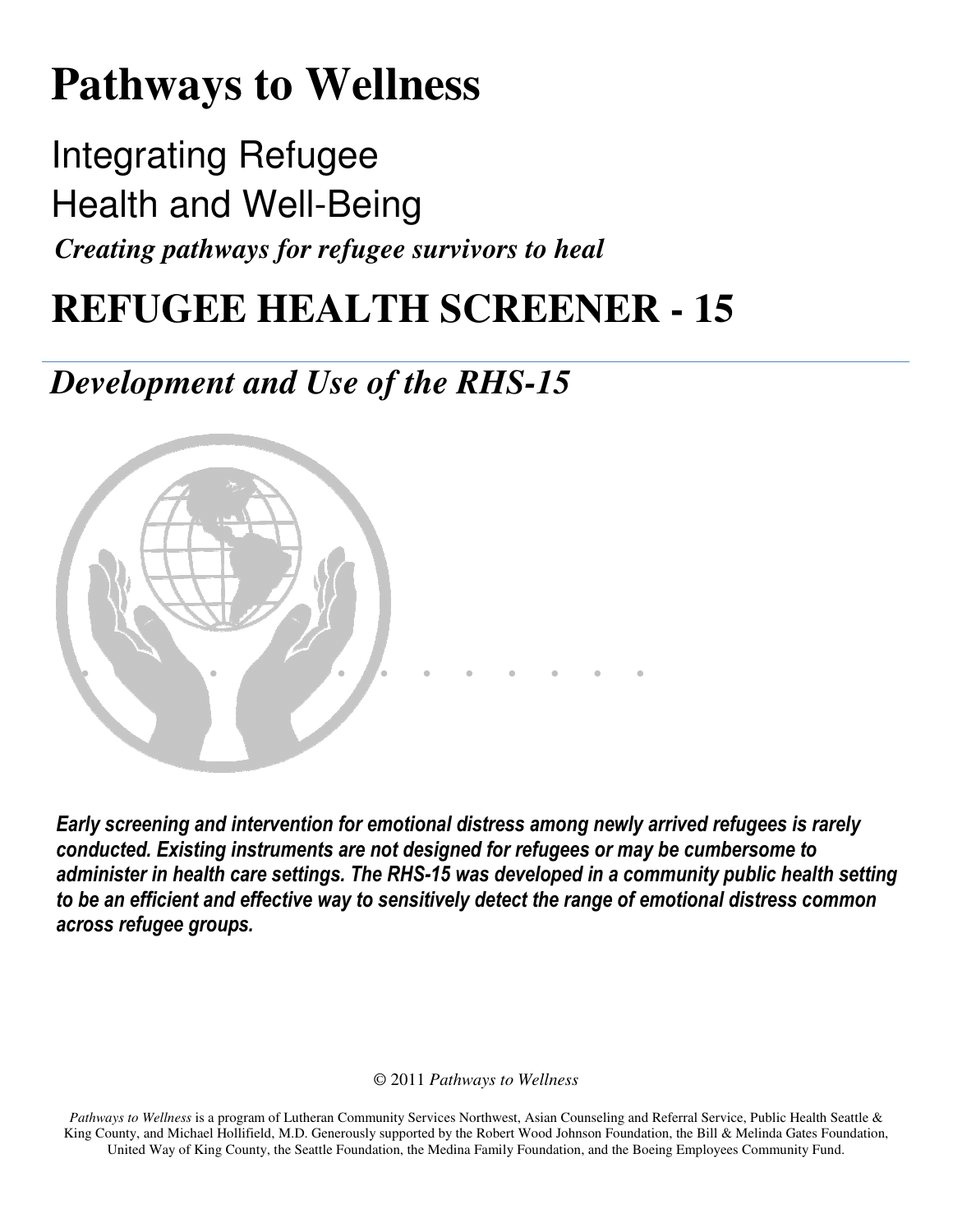#### **Background**

The United Nations High Commissioner for Refugees lists 16 million refugees and asylum seekers and 26 million internally displaced persons in the world as of mid-2009.<sup>1</sup> Over 1.8 million reside in the United States.<sup>2</sup> All refugees have experienced extremely stressful events related to war, oppression, migration, and resettlement. The best evidence shows that a large minority of refugees experience multiple, distressing somatic and psychological symptoms and poor mental health<sup>3-11</sup> that are associated with stressful events in a dose-dependent manner.<sup>8,12-14</sup>

 Because this high burden of combined emotional and physical distress is often symptomatic of preexisting or developing mental disorders, screening upon arrival in the host country is important. However, screening for mental disorders is not currently a standard practice in the majority of refugee resettlement programs in the U.S. Barriers to screening include time, cost, follow-up, refugees' health seeking behaviors, accessibility and availability of services, language, and cultural or conceptual differences in perceptions of health.<sup>15</sup> Another challenge to screening is that symptoms in refugees are most often not characteristic of single, western-defined psychiatric disorders.<sup>16-26</sup> Hence, instruments that effectively screen for distress in general, i.e., predictive of prevalent common mental disorders, have not been developed and tested in refugee populations. The value of such screening has also not been definitively established. Ovitt and colleagues examined refugee perceptions of a culturally-sensitive mental health screening in eight Bosnian refugees in the United States and suggested that screening is a necessary component of refugee resettlement.<sup>15</sup> Savin and colleagues (2005) analyzed data from the Colorado Refugee Services Program in Denver, and found that nearly 14% of the 1,058 refugees over the age of 18 screened positive for a psychiatric disorder using an instrument developed by an expert consensus process. Of those offered mental health services, 37% received such services and the remaining 63% declined.<sup>26</sup>

#### **Developing an efficient and effective screening instrument**

A screening instrument for refugees needs to be efficient and sensitive to a range of common psychiatric diagnoses. The two instruments that have been developed in refugee populations and could be considered screening instruments, the Harvard Trauma Questionnaire (HTQ) and the Vietnamese Depression Scale (VDS), are specific to posttraumatic stress disorder (PTSD) and depression, respectively.<sup>27,28</sup> The New Mexico Refugee Symptom Checklist-121 (NMRSCL-121), which was developed to assess the broad range of distressing physical and emotional symptoms in refugees,<sup>5</sup> is a reliable and a valid predictor of traumatic

© 2011 Pathways to Wellness: Integrating Refugee Health and Well-Being <sup>1</sup>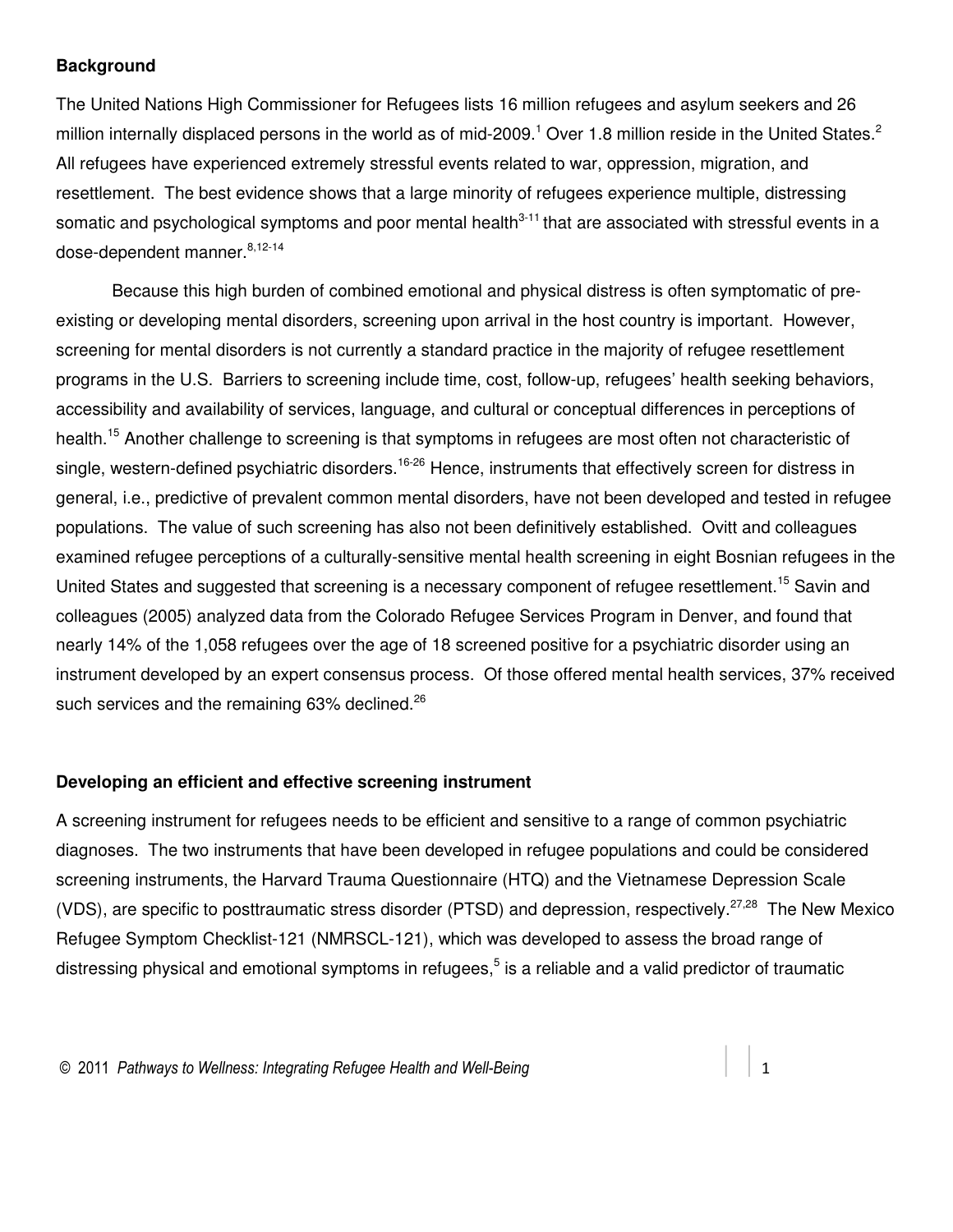events and mental health symptoms. However, it is long and comprehensive and was not intended to be a screening instrument.

Other scales developed for specific illness states in western populations have been adapted for use with refugees. For example, the Hopkins Symptom Checklist-25 (HSCL-25) has been adapted for several populations including Indochinese and Bosnian.<sup>15,29</sup> However, the HSCL-25 assesses clinically significant anxiety and depression, not PTSD, and was not intended for screening. A standard instrument that is effective and efficient in screening for emotional distress that is a common marker across psychiatric diagnoses in many ethnic groups would be helpful for resettled refugees.

#### Items used as a basis for developing an efficient screening instrument for emotional distress

PTSD, anxiety, and depression symptoms are the most common mental symptoms in refugees. Psychotic illnesses are relatively easy to detect by non-psychiatric providers. Thus, initial screening programs in two locales in the U.S. utilized instruments that have the best empirical support for assessing relevant symptoms. These included:

- The New Mexico Refugee Symptoms Checklist-121 (NMRSCL-121) assesses the broad range of persistently distressing somatic and psychological symptoms in refugees, and is reliable and a valid predictor of traumatic experiences, PTSD, anxiety and depression in both Kurdish and Vietnamese refugees.<sup>5</sup> The NMRSCL-121 is formatted for possible responses from 0 (not at all) to 4 (extremely), and may be scored as a sum or an item average.
- The Hopkins Symptom Checklist-25 (HSCL-25) assesses anxiety and depression symptoms, is valid for the general U.S. population and for Indochinese refugees,  $30,31$  and has transcultural validity.<sup>32,33</sup> The HSCL-25 is formatted for possible responses from 0 (not at all) to 4 (extremely), and is scored as an item average. Item-average cutoff scores of >1.75 for each scale predict "clinically significant" anxiety and depression in general U.S. and refugee samples and are valid as diagnostic proxies.<sup>30,31</sup>
- The Posttraumatic Symptom Scale-Self Report (PSS-SR) is a reliable predictor of the PTSD diagnosis in U.S. populations. $34$  The 17 items on the scale, each scored from 0 to 3 for symptom frequency, are essentially DSM-IV PTSD diagnostic items. PSS-SR continuous scores and the diagnostic proxy were highly correlated with war-related trauma and anxiety and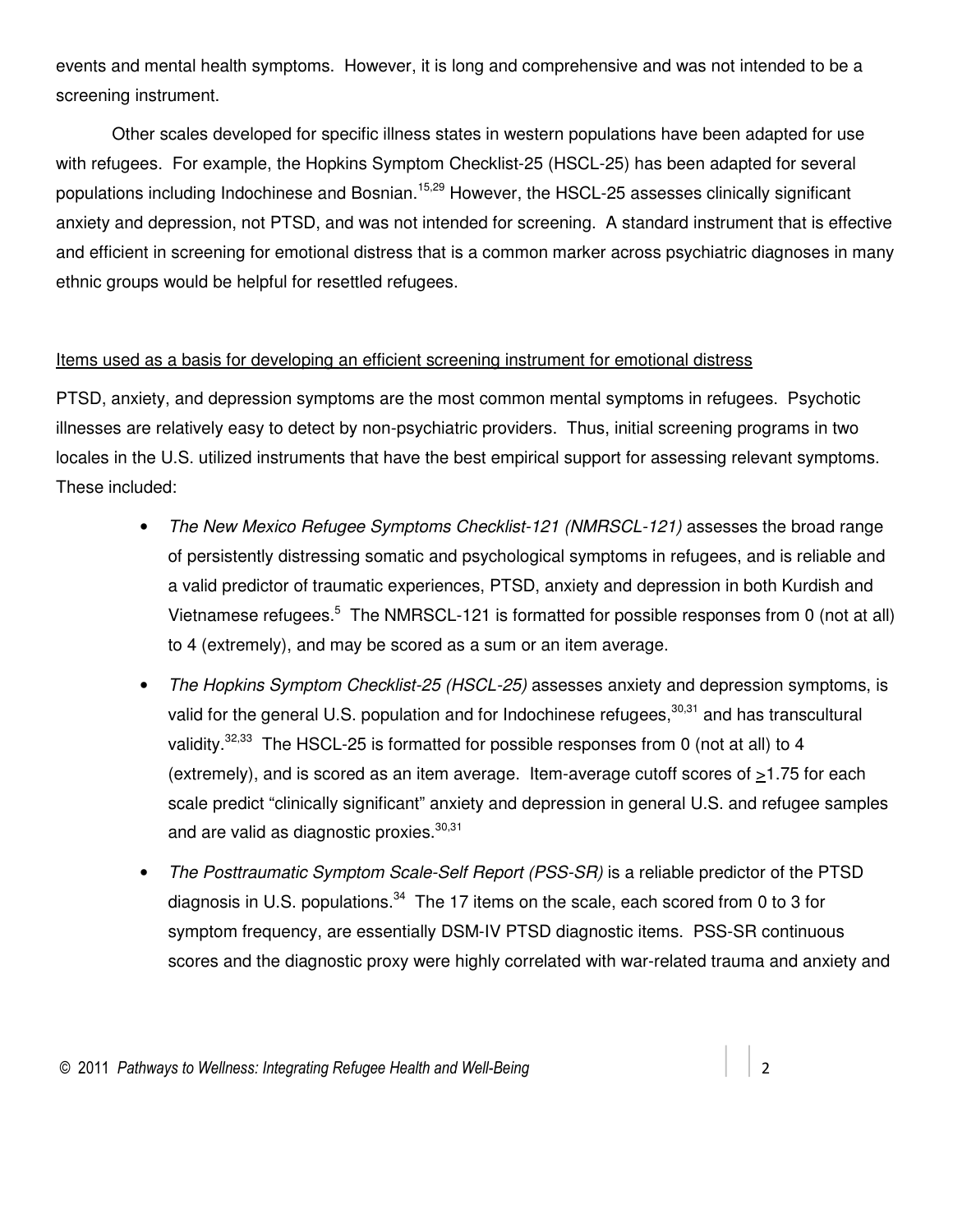depression in Kurdish and Vietnamese refugees, $<sup>13</sup>$  and Cronbach's alpha in these samples was</sup> 0.95. The dichotomous proxy and the cutoff score were used for the current analyses.

#### The process of screening and assessing diagnostic proxies

For development of the Refugee Health Screener 15 (RHS-15), twenty-seven NMRSCL-121 items (each scored on a 0 to 4 severity scale) that were found to be most predictive of anxiety, depression, and PTSD in a refugee cohort were collectively utilized as the primary screening instrument. Six items were added to this screening based on clinical experience and empirical data about assessing emotional distress, including questions about family psychiatric history, personal psychiatric history, stress reactivity, coping capacity, and a distress thermometer. The HSCL-25 and the PSS-SR were used as diagnostic proxies to evaluate items that would comprise the RHS-15.

 All instruments were translated into four languages using a rigorous, iterative back-and-forth participatory consensus process with refugees from each language group. This process ensured relevant language-specific semantics yielding accuracy and clarity of meaning. This phase of development is critical to obtain culturallyresponsive items in each language. The four language groups were chosen because they are spoken by the highest number of refugees currently being resettled in King County, as well as in the United States.

 Two-hundred fifty-one refugees 14 years or older in these four groups (93 Iraqi, 75 Nepali Bhutanese, 36 Karen, and 45 Burmese Speaking (including Karenni and Chin ethnic groups) coming for health screening at Public Health Seattle and King County (Public Health SKC) between April 2010 and November 2010 were screened by the Pathways to Wellness evaluation coordinator. Those screened were administered the diagnostic proxies usually within 2 weeks of screening. One hundred and ninety persons were administered the proxies. Those missed were due to shortage in available interpreters, out-migration, and other reasons (i.e. during time of diagnostic assessment, some participants had other medical concerns that warranted immediate attention). It is important to note that the development of the RHS-15 was an integral part of the overall Pathways mission, which included the integration of health services, outreach and education about refugee health, and an evaluation component. Stand-alone screening for emotional distress may not be useful if treatment services are not available or accessible.

#### Methods for evaluating the most valid set of items for screening

© 2011 Pathways to Wellness: Integrating Refugee Health and Well-Being <sup>3</sup>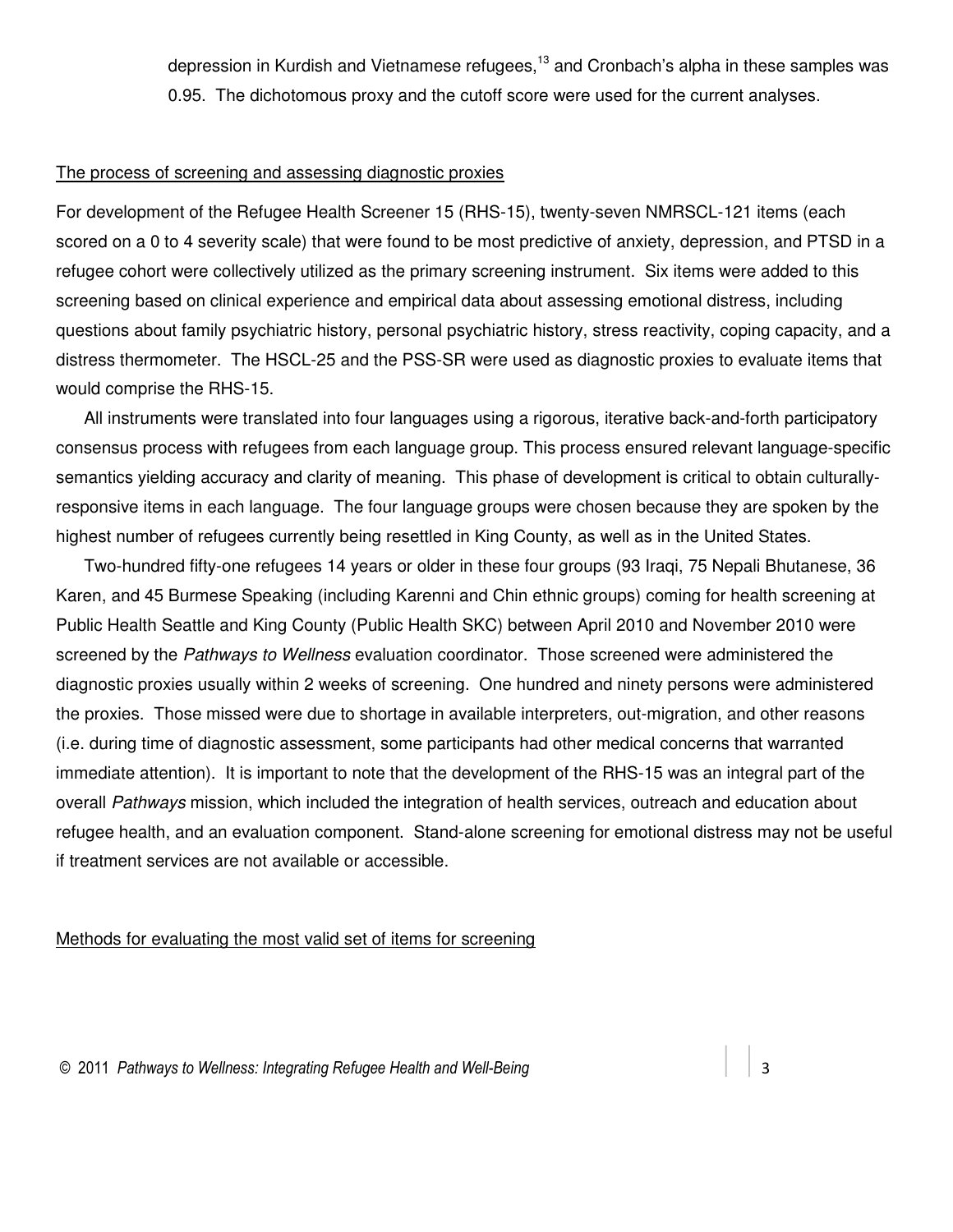To establish the RHS-15, all items from the screening instrument and diagnostic proxy instruments (N=75 items) were analyzed together to improve on validity and efficiency of the initial screening instrument. Multiple exploratory methods were used, including initial correlations and general linear models using t-tests and analysis of variance. Three methods were then used and compared to establish the most useful and efficient set of items that would classify persons as most likely to have diagnostic proxy level anxiety, depression, or PTSD: discriminant analysis (DA), naïve Bayesian classification (BAY), and chi-square (CHI) for each item by diagnostic proxy. Diagnostic proxies used were (1) clinically significant anxiety, (2) clinically significant depression, (3) PSS-SR diagnostic PTSD, (4) moderate-severe PTSD or greater, and (5) any of the four previous diagnostic entities on Bayesian analysis.

#### Results of analyses

Most of the 75 items were significantly correlated with diagnostic proxies, reflecting their usefulness in the extant instruments. Some of the same and some different items were found to classify by diagnostic proxy when using each of the three classification methods. To establish the items that had the highest chance of correctly classifying a refugee with a likely diagnostic proxy, a grid of strength of association of item by classification method was constructed. Items that were high for classifying persons by at least 2 of the 3 methods were then subjected to BAY to maximize for classification sensitivity. Fourteen items were important for classifying by at least one of the 5 diagnostic proxies with sensitivity of at least .89 and specificity of at least .83. The table shows items included by BAY for each diagnostic proxy and the sensitivity and specificity of each item-group by proxy diagnosis. One item, HSCL 9 was not significant in other linear analyses, so was dropped from the final screening instrument. One item, HSCL 4 was significant in other BAY and CHI analyses so was added to the final instrument. Another item, HSCL 13, was significant in all 3 prior methods so was added to the final instrument. The distress thermometer was a significant predictor of each diagnostic proxy.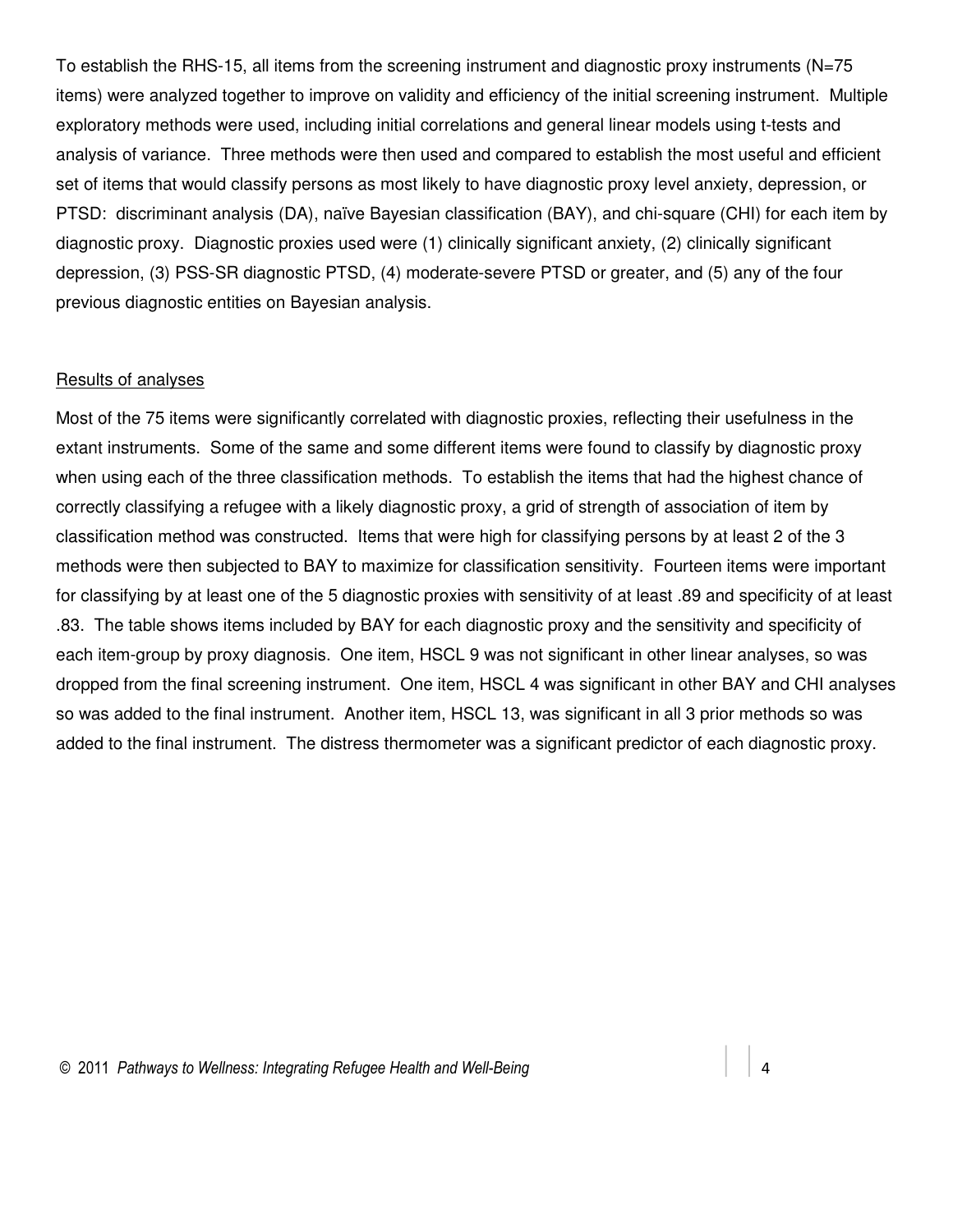| Items selected    | $PSS-SR \geq 16$   | PTSD diagnosis | HSCL-25        | HSCL-25     | Any Proxy   |
|-------------------|--------------------|----------------|----------------|-------------|-------------|
| by BAY            |                    |                | Anxiety        | Depression  |             |
| NM $5_1$          | X                  |                | X              | X           |             |
| NM 5_12           |                    |                |                | X           |             |
| NM 5_19           |                    |                |                | X           |             |
| NM 5_22           |                    |                |                |             | X           |
| "Coping"          |                    |                | $\mathsf X$    |             |             |
| PSS <sub>3</sub>  | $\pmb{\mathsf{X}}$ |                |                |             |             |
| PSS <sub>5</sub>  |                    |                |                | $\mathsf X$ |             |
| <b>PSS 11</b>     | Χ                  | $\mathsf X$    | $\mathsf X$    |             | $\mathsf X$ |
| <b>PSS 17</b>     |                    |                |                | X           |             |
| HSCL 1            |                    | $\mathsf X$    | X              | X           | $\mathsf X$ |
| HSCL <sub>3</sub> |                    |                | $\pmb{\times}$ |             |             |
| HSCL 9            | Χ                  |                |                |             |             |
| HSCL 10           | $\mathsf X$        |                |                |             |             |
| HSCL 11           |                    |                |                | X           |             |
| Sensitivity       | 1.00               | 0.89           | 1.00           | 1.00        | 0.96        |
| Specificity       | 0.94               | 0.83           | 0.91           | 0.93        | 0.86        |

Table. Items selected for the RHS-15 by final Bayesian analysis

"NM" is an item from the New Mexico Refugee Symptom Checklist

"PSS" is an item from the Posttraumatic Stress Symptoms-Self-Report

"HSCL" is an item from the Hopkins Symptom Checklist

The sensitivity and specificity values assume optimal scores to proxy diagnoses in BAY analyses

#### Current Recommendations for Scoring and Using the RHS-15

Past analyses of the initial screening instrument consisting mostly of NMRSCL-121 items determined that an item-average of 0.88 or greater was optimally associated with significant emotional distress (i.e., diagnostic level distress on proxy instruments). However, the RHS-15 now includes items from 3 different instruments, which had different instructions, response scales, and scoring. In particular, the PSS-SR items are rated more by frequency than severity on a scale from 0 to 3. The NMRSCL-121 and the HSCL-25 both have items rated from 0 to 4, but the instructions specify a different time frame of the symptoms. We have constructed the RHS-15 so that each item has the same response possibilities from 0 (not at all) to 4 (extremely).

 Post-hoc analyses of the RHS-15 with items standardized to the current scoring scale were conducted to determine the optimal cut-off score to predict a positive case. One assumption of such analysis is that future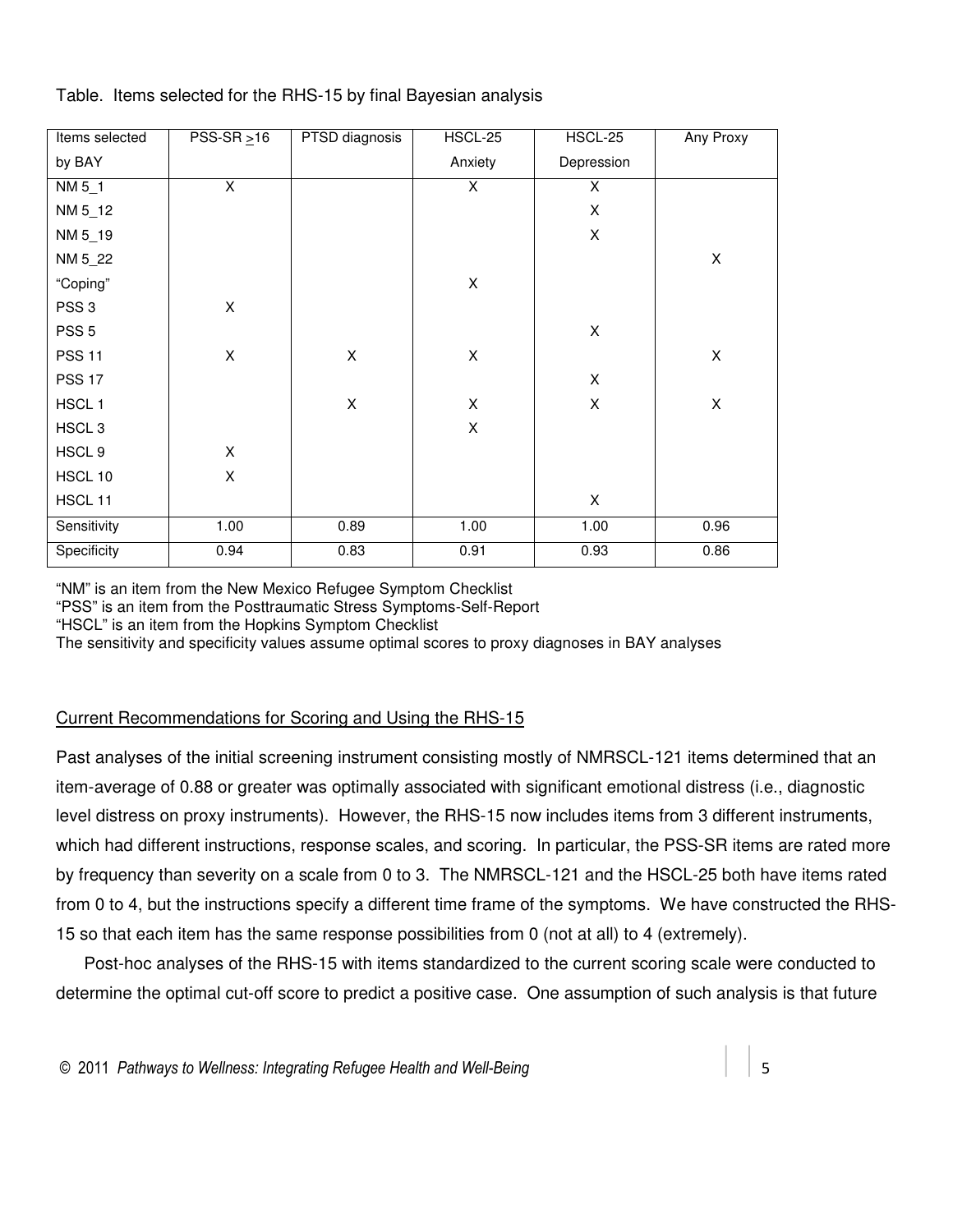samples will score similar to our initial sample on the RHS-15 items and the diagnostic proxies. These analyses showed that an item-average of 1.18 may result in the most optimal sensitivity and specificity. However, a screening instrument is generally utilized to be highly sensitive, in order to identify all cases, particularly when missing any case would result in a significantly adverse outcome. An item-average of 0.88 and 1.18 on the 14 RHS-15 items translates to a total score of 12.32 and 16.52, respectively. Our data suggest that using the former cut score will result in identifying approximately 38% of refugees as positive for emotional distress. The latter cut score has not been tested in a separate or split sample, but we estimate it will result in identifying between 25% and 33% of refugees as positive for emotional distress. For now, we recommend that the item average of 0.88 (total >12) or higher be used to identify a positive case. Further evaluation is necessary to determine the sensitivity and specificity of the RHS-15 at various cut-off scores to find significant emotional distress, as well as other outcome measures that have yet to be investigated.

 In the current analyses, a distress thermometer score of 5 or greater was 85% specific for being positive on any of the diagnostic proxies. The sensitivity of this cut score was .87, .85, and .66 for PTSD, depression, and anxiety, respectively. If a cut score of 6 or greater was used, then specificity increased to .93, but the sensitivity was below .50 for the three diagnostic proxies. Thus, to optimize for sensitivity and include cases that may be missed by the 13 symptom items plus the coping item, we recommend that a distress thermometer score of 5 or greater be considered a positive screen. Thus, our current recommendation is that a score of  $\geq$ 12 OR a distress thermometer score of > 5 is considered a positive case. We believe that the best process will eventually be to utilize the RHS-15 as a highly sensitive first screen, with intermediate scores (e.g., 12 to 16) warranting a second level, more specific screen. Early results from our second phase where the RHS-15 is integrated into routine health screening at Public Health SKC indicates that the administration time is approximately 5 minutes for those who are literate and self-administer the RHS-15, and up to 15 minutes for those who are administered the instrument regardless of literacy level. Public Health SKC has been forwardlooking and innovative as a Pathways partner and by advocating for a pay-line for the time to administer the RHS-15.

 We highly recommend the use of the RHS-15 in settings where there are adequate resources to conduct and score the screening, and to develop a source and method of referral for further diagnosis and treatment. Another decision point is about when in the course of resettlement is the best time to administer the RHS-15. While our premise is that it should be administered early in the course of resettlement, it is also clear in our work and from other studies that a significant proportion of newly arrived refugees will have a delayed onset of emotional distress. We are currently working on better understanding the proportion of refugees with distress on arrival, delayed distress, and factors that predict each.

© 2011 Pathways to Wellness: Integrating Refugee Health and Well-Being <sup>6</sup>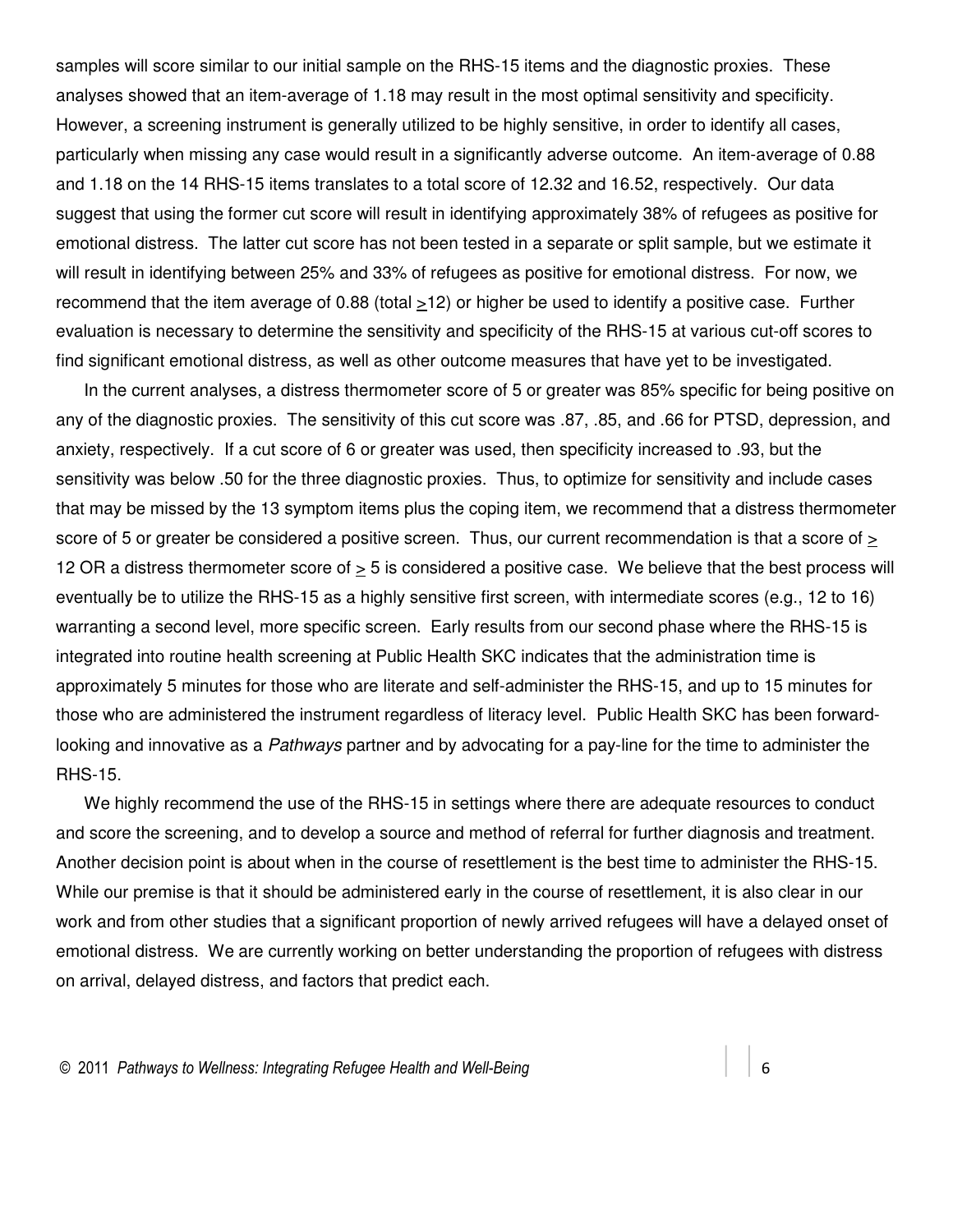Finally, the Pathways project invites collaborative work with other groups who wish to use and/or evaluate the effectiveness of the RHS-15. It is expected that the form and method of screening may vary from locale to locale, dependent on the health care setting, the population served, and the resources available. As of September 2011, the RHS-15 is available in English, Arabic, Burmese, Karen, Russian and Nepali (Bhutanese), with a Somali version soon available. We are beginning the process to have the RHS-15 also available in Spanish. Current development and evaluation of the RHS-15 has had institutional review board (IRB) approval and oversight at The Pacific Institute for Research and Evaluation. Any further collaborative evaluation and/or research will necessarily involve a discussion about how and where to obtain IRB approval to proceed with the work.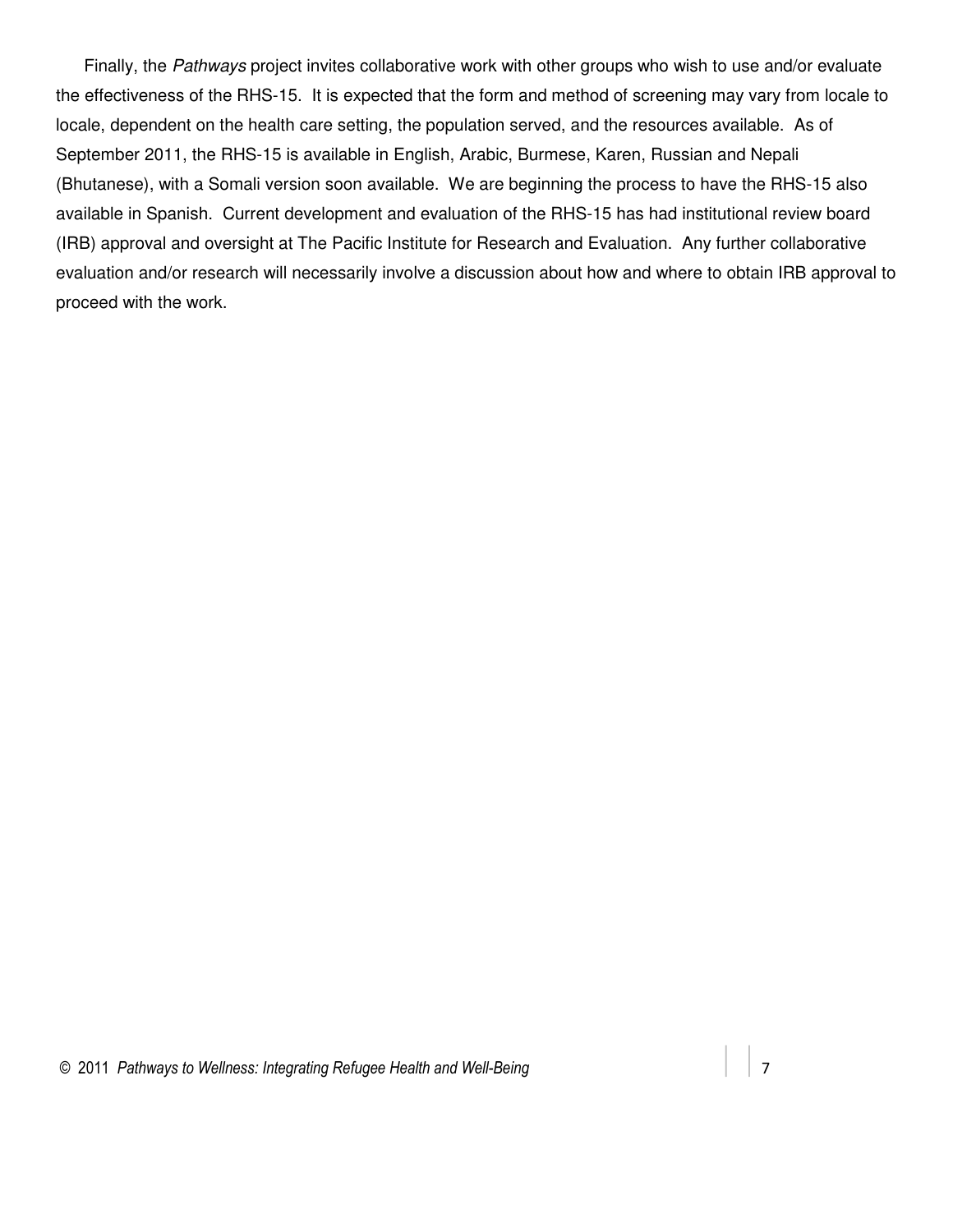#### **REFERENCES**

- 1. United Nations High Commissioner for refugees retrieved on September 2011, from: http://www.unhcr.org/4a2fd52412d.html.
- 2. Bridging Refugee Youth and Children's Services, retrieved September 2011, from: http://www.brycs.org/aboutRefugees/refugee101.cfm.
- 3. Fazel M, Wheeler J, Danesh J (2005) Prevalence of serious mental disorder in 7000 refugees resettled in western countries: A critical review. Lancet 365:1309-1314.
- 4. Fenta H, Hyman I, Noh S (2004) Determinants of depression among Ethiopian immigrants and refugees in Toronto. J Nerv Ment Dis 192:363–372.
- 5. Hollifield M, Warner TD, Krakow B, Jenkins JH, Westermeyer J (2009) The range of symptoms in refugees of war. J Nerv Ment Dis 197:117-125.
- 6. Jaranson JM, Butcher J, Halcon L, Johnson DR, Robertson C, Savik K, Spring M, Westermeyer J (2004) Somali and Oromo refugees: Correlates of torture and trauma history. Am J Public Health 94:591–598.
- 7. Laban CJ, Gernaat HB, Komproe IH, van der Tweel I, De Jong JT (2004) Postmigration living problems and common psychiatric disorders in Iraqi asylum seekers in the Netherlands. J Nerv Ment Dis 193:825-832.
- 8. Marshall GN, Schell TL, Elliott MN, Berthold SM, Chun C (2005) Mental health of Cambodian refugees 2 decades after resettlement in the United States. JAMA 294:571–579.
- 9. Weine SM, Kulenovic A, Pavkovic I, Gibbons R (1998) Testimony psychotherapy in Bosnian refugees: a pilot study. Am J Psychiatry 155(12):1720-1726.
- 10. Momartin S, Steel Z, Coello M, Aroche J, Silove DM, Brooks R (2006) A comparison of the mental health of refugees with temporary versus permanent protection visas. Med J Aust 185:357-361.
- 11. Porter M, Haslam N (2005) Predisplacement and postdisplacement factors associated with mental health of refugees and internally displaced persons: A meta-analysis. JAMA 294:602-612.
- 12. de Jong JT, Komproe IH, Van Ommeren M, El Masri M, Araya M, Khaled N, van De Put W, Somasundaram D (2001) Lifetime events and posttraumatic stress disorder in 4 postconflict settings. JAMA 286:555–562.
- 13. Hollifield M, Warner T, Jenkins J, Sinclair-Lian N, Krakow B, Eckert V, Karadaghi P, Westermeyer J (2006) Assessing war trauma in refugees: properties of the comprehensive trauma inventory-104 (CTI-104). J Trauma Stress 19:527–540.
- 14. Mollica R, McInnes K, Pham T, Smith Fawzi MC, Murphy E, Lin L (1998) The dose-effect relationships between torture and psychiatric symptoms in Vietnamese ex-political detainees and a comparison group. J Nerv Ment Dis 186:543–553.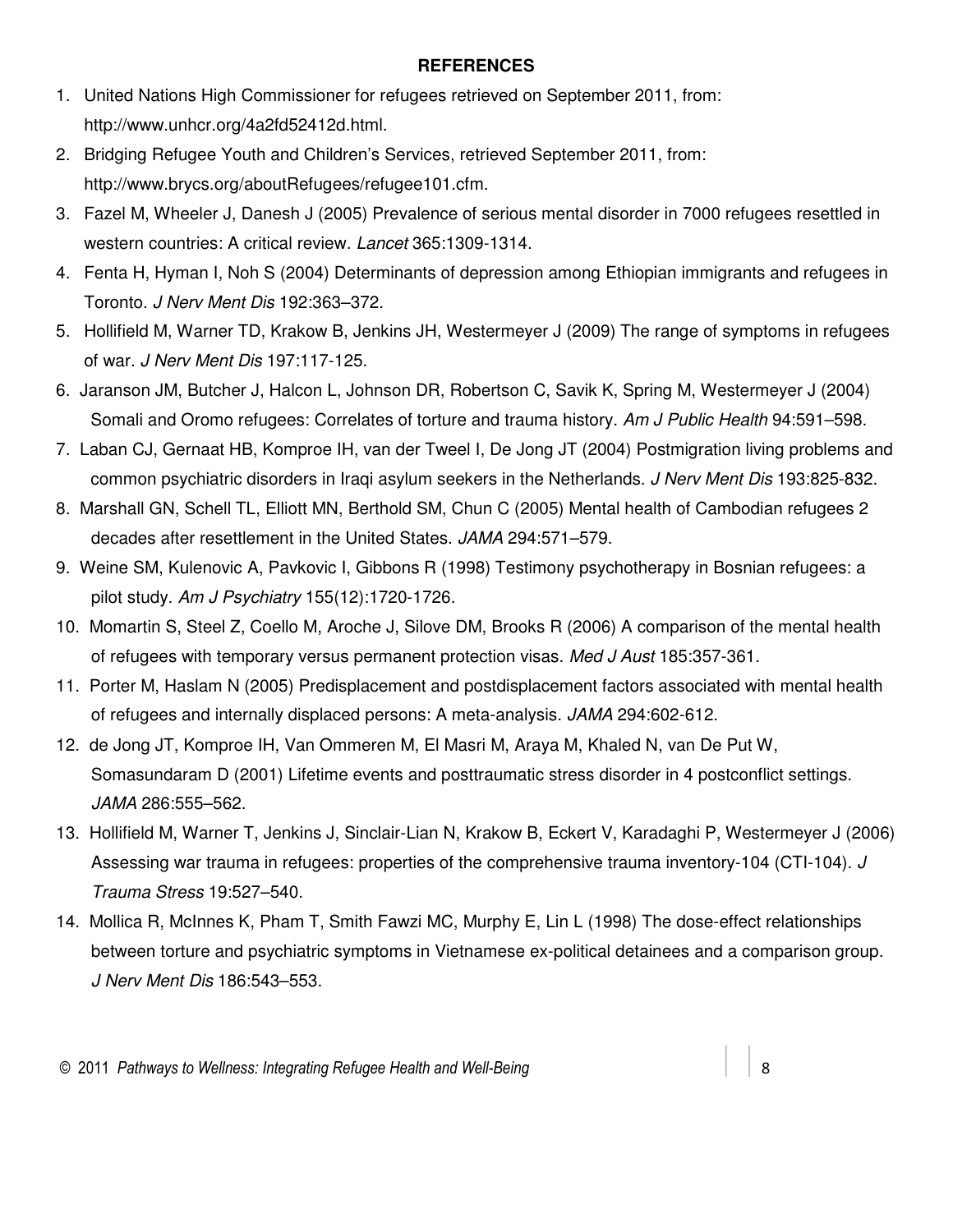- 15. Ovitt N, Larrison CR, Nackerud L (2003) Refugees' responses to mental health screening: A resettlement initiative. International Social Work, 46(2):235-250.
- 16. APA (1994) Diagnostic and Statistical Manual of Mental Disorders (4th ed). Washington (DC): American Psychiatric Association.
- 17. Brett E, Spitzer R, William J (1988) DSM-III-R criteria for post-traumatic stress disorder. Am J Psychiatry 145:1232-1236.
- 18. Cervantes RC, Salgado de Snyder VN, Padilla AM (1989) Posttraumatic stress in immigrants from Central America and Mexico. Hosp Community Psychiatry 40:615-619.
- 19. Cheung P (1993) Somatisation as a presentation in depression and post-traumatic stress disorder among Cambodian refugees. Aust N Z J Psychiatry 27:422-428.
- 20. Cheung P (1994) Posttraumatic stress disorder among Cambodian refugees in New Zealand. Int Journal Soc Psychiatry 1994; 40:17-26.
- 21. Green BL, Lindy JD, Grace, MC (1985) Posttraumatic stress disorder: Toward DSM-IV. J Nerv Ment Dis 173:406-411.
- 22. Hauff E, Vaglum P (1993) Vietnamese boat refugees: The influence of war and flight traumatization on mental health on arrival in the country of resettlement. Acta Psychiatr Scand 88:162-168.
- 23. Horowitz M, Wilner N, Kaltreider N, Alverez W (1980) Signs and symptoms of post-traumatic stress disorder. Arch Gen Psychiatry 37:85-92.
- 24. Van der Kolk BA, Pelcovitz D, Roth S, Mandel FS, McFarlane A, Herman JL (1996) Dissociation, somatization, and affect dysregulation: The complexity of adaptation of trauma. Am J Psychiatry 153(Suppl 7):83-93.
- 25. Westermeyer J, Bouafuely M, Neider J, Callies A (1989) Somatization among refugees: An epidemiologic study. Psychosomatics 30:34-43.
- 26. Savin D, Seymour DJ, Littleford LN, Bettridge J, Giese A (2005) Findings from mental health screening of newly arrived refugees in Colorado. Public Health Reports 120(3):224-229.
- 27. Kinzie JD, Manson SM, Vinh DT, Tolan NT, Anh B, Pho TN (1982) Development and validation of a Vietnamese-language depression rating scale. Am. J. Psychiatry 139:1276-1281.
- 28. Mollica R (undated) The Harvard Trauma Questionnaire Manual: Indochinese Versions. Cambridge (MA): Harvard University.
- 29. Mollica RF, Wyshak G, de Marneffe D, Khuon F, Lavelle J (1987) Indochinese versions of the Hopkins Symptom Checklist-25: A screening instrument for the psychiatric care of refugees. Am J Psychiatry 144:497–500.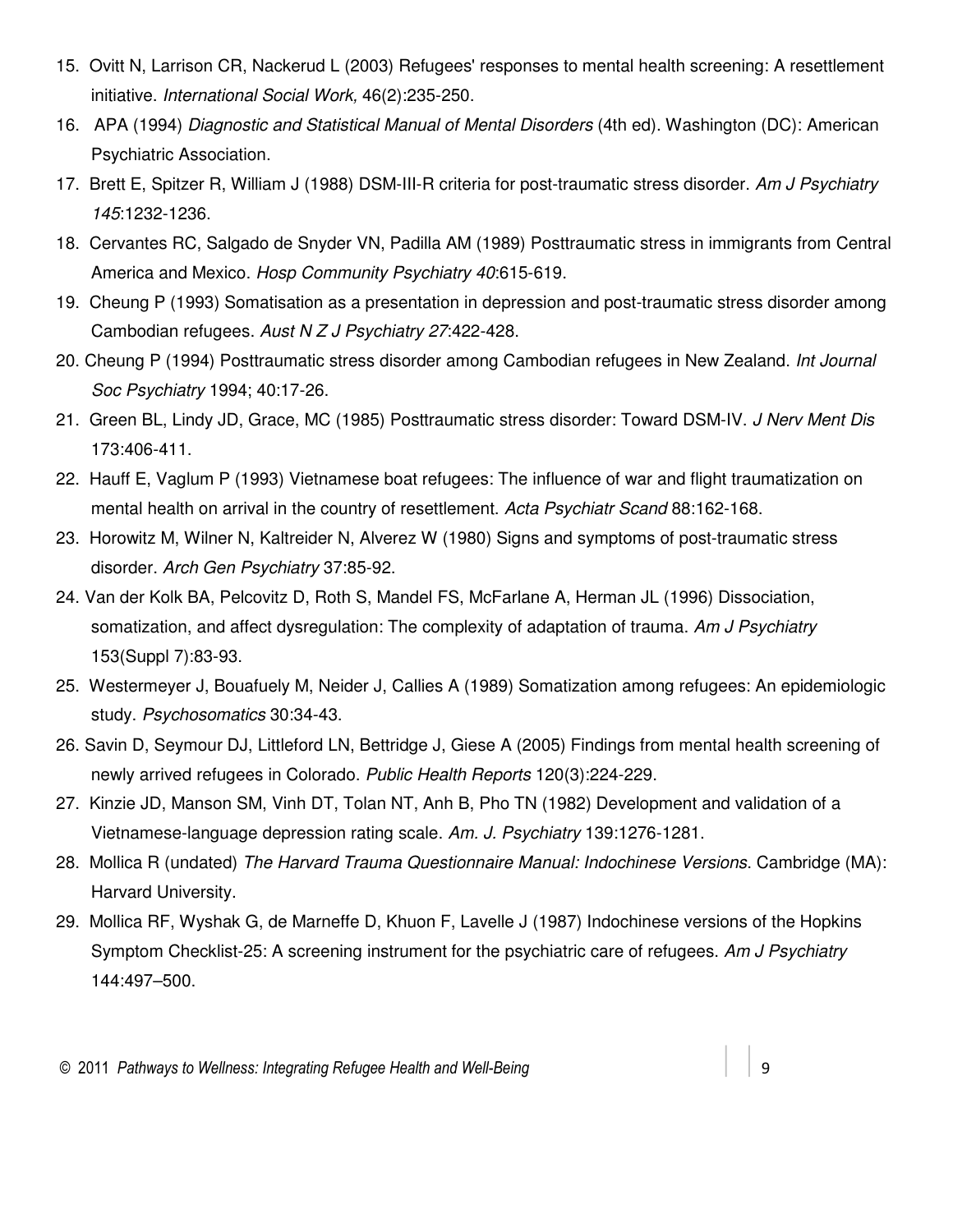- 30. Derogatis LR, Lipman RS, Rickels K, Uhlenhuth EH, Covi L (1974) The Hopkins Symptom Checklist (HSCL): A self-report symptom inventory. Behav Sci 19:1–15.
- 31. Winokur A, Winokur DF, Rickels K, Cox D (1984) Symptoms of emotional distress in a family planning service: stability over a four-week period. Br J Psychiatry 144:395-399.
- 32. Butcher JN (1991) Psychological evaluation. In J. Westermeyer, C. Williams & A. Nguyen (Eds.), Mental health services for refugees (pp. 111-122). Washington DC: Government Printing Office.
- 33. Kinzie JD, Manson SM (1987) The use of self-rating scales in cross-cultural psychiatry. Hosp Community Psychiatry 38:190-196.
- 34. Foa EB, Riggs DS, Dancu CV, Rothbaum BO (1993) Reliability and validity of a brief instrument for assessing post-traumatic stress disorder. J Trauma Stress 6:459–473.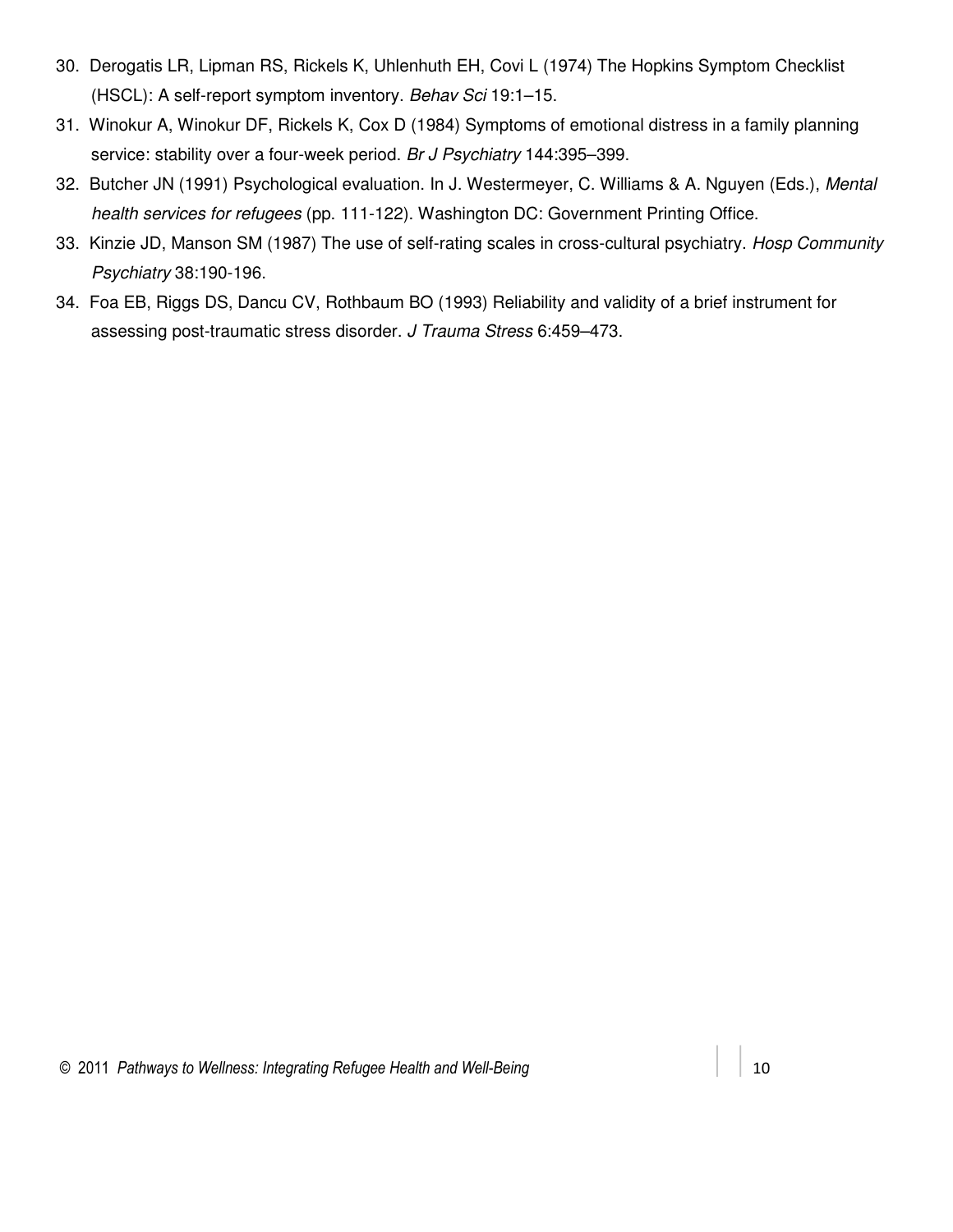## **REFUGEE HEALTH SCREENER-15 (RHS-15)**

# **Pathways to Wellness**

# **Integrating Refugee Health and Well-being**

*Creating pathways for refugee survivors to heal*



## **ENGLISH VERSION**

| <b>DEMOGRAPHIC INFORMATION</b>                                                                                                                                                                                                 |                 |  |  |  |  |
|--------------------------------------------------------------------------------------------------------------------------------------------------------------------------------------------------------------------------------|-----------------|--|--|--|--|
|                                                                                                                                                                                                                                | DATE OF BIRTH:  |  |  |  |  |
| ADMINSTERED BY: NAME OF STRAINING CONTROL OF STRAINING CONTROL OF STRAINING CONTROL OF STRAINING CONTROL OF STRAINING CONTROL OF STRAINING CONTROL OF STRAINING CONTROL OF STRAINING CONTROL OF STRAINING CONTROL OF STRAINING | DATE OF SCREEN: |  |  |  |  |
| GENDER:<br>DATE OF ARRIVAL:                                                                                                                                                                                                    | $HEALTHID$ #:   |  |  |  |  |

**Developed by the** *Pathways to Wellness* **project and generously supported by the Robert Wood Johnson Foundation, The Bill and Melinda Gates Foundation, United Way of King County, The Medina Foundation, Seattle Foundation, and the Boeing Employees Community Fund.** 

*Pathways to Wellness: Integrating Community Health and Well-being* is a project of Lutheran Community Services Northwest, Asian Counseling and Referral Services, Public Health Seattle & King County, and Dr. Michael Hollifield. For more information, please contact Beth Farmer at 206-816-3252 or bfarmer@lcsnw.org.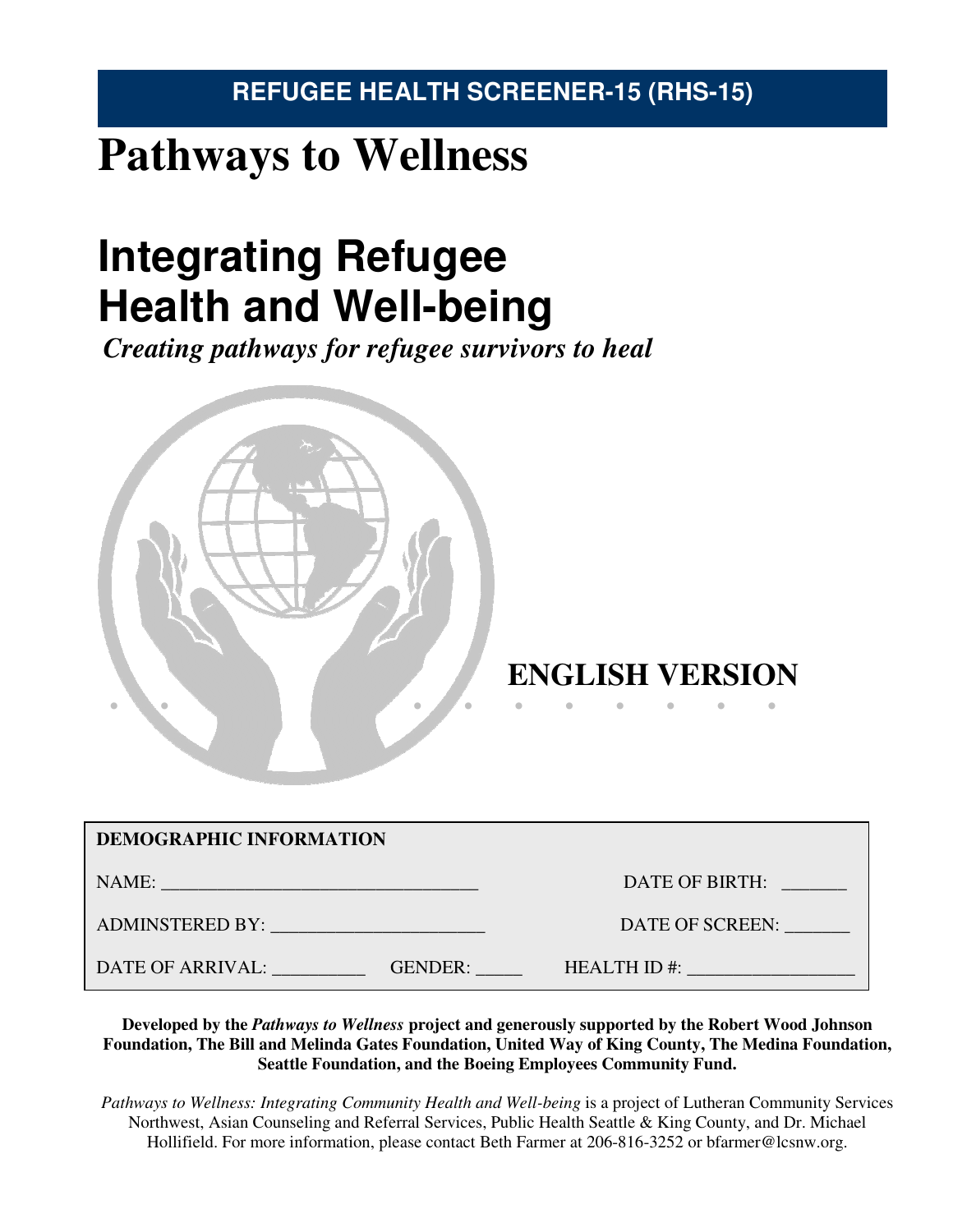## **REFUGEE HEALTH SCREENER (RHS-15)**

**Instructions:** Using the scale beside each symptom, please indicate the degree to which the symptom has been bothersome to you over the past month. Place a mark in the appropriate column. If the symptom has not been bothersome to you during the past month, circle "NOT AT ALL."

|                                                   |                | Maturity     |                 |             |                  |
|---------------------------------------------------|----------------|--------------|-----------------|-------------|------------------|
| <b>SYMPTOMS</b>                                   | NOT AT ALL     | A LITTLE BIT | MODER-<br>ATELY | QUITE A BIT | <b>EXTREMELY</b> |
| Muscle, bone, joint pains<br>1.                   | $\overline{0}$ | 1            | $\overline{2}$  | 3           | 4                |
| Feeling down, sad, or blue most of the time<br>2. | $\overline{0}$ | 1            | $\overline{2}$  | 3           | 4                |
| Too much thinking or too many thoughts<br>3.      | $\overline{0}$ | 1            | $\overline{2}$  | 3           | 4                |
| <b>Feeling helpless</b><br>4.                     | $\overline{0}$ | 1            | $\overline{2}$  | 3           | 4                |
| 5.<br>Suddenly scared for no reason               | $\Omega$       | 1            | $\overline{2}$  | 3           | 4                |
| Faintness, dizziness, or weakness<br>6.           | $\overline{0}$ | 1            | $\overline{2}$  | 3           | 4                |
| 7.<br><b>Nervousness or shakiness inside</b>      | $\overline{0}$ | 1            | $\overline{2}$  | 3           | 4                |
| Feeling restless, can't sit still<br>8.           | $\overline{0}$ | 1            | $\overline{2}$  | 3           | $\overline{4}$   |
| 9. Crying easily                                  | $\overline{0}$ |              | $\overline{2}$  | 3           | 4                |

 *The following symptoms may be related to traumatic experiences during war and migration. How much* 

 *in the past month have you:* 

| 10. | Had the experience of reliving the trauma; acting or<br>feeling as if it were happening again?                                 | $\Omega$ |  |  |
|-----|--------------------------------------------------------------------------------------------------------------------------------|----------|--|--|
| 11. | <b>Been having PHYSICAL reactions (for example, break</b><br>out in a sweat, heart beats fast) when reminded of the<br>trauma? |          |  |  |
| 12. | Felt emotionally numb (for example, feel sad but can't<br>cry, unable to have loving feelings)?                                | 0        |  |  |
| 13. | Been jumpier, more easily startled (for example, when<br>someone walks up behind you)?                                         | $\Omega$ |  |  |

**Roman** 

 $100$ 

**COLLEGE**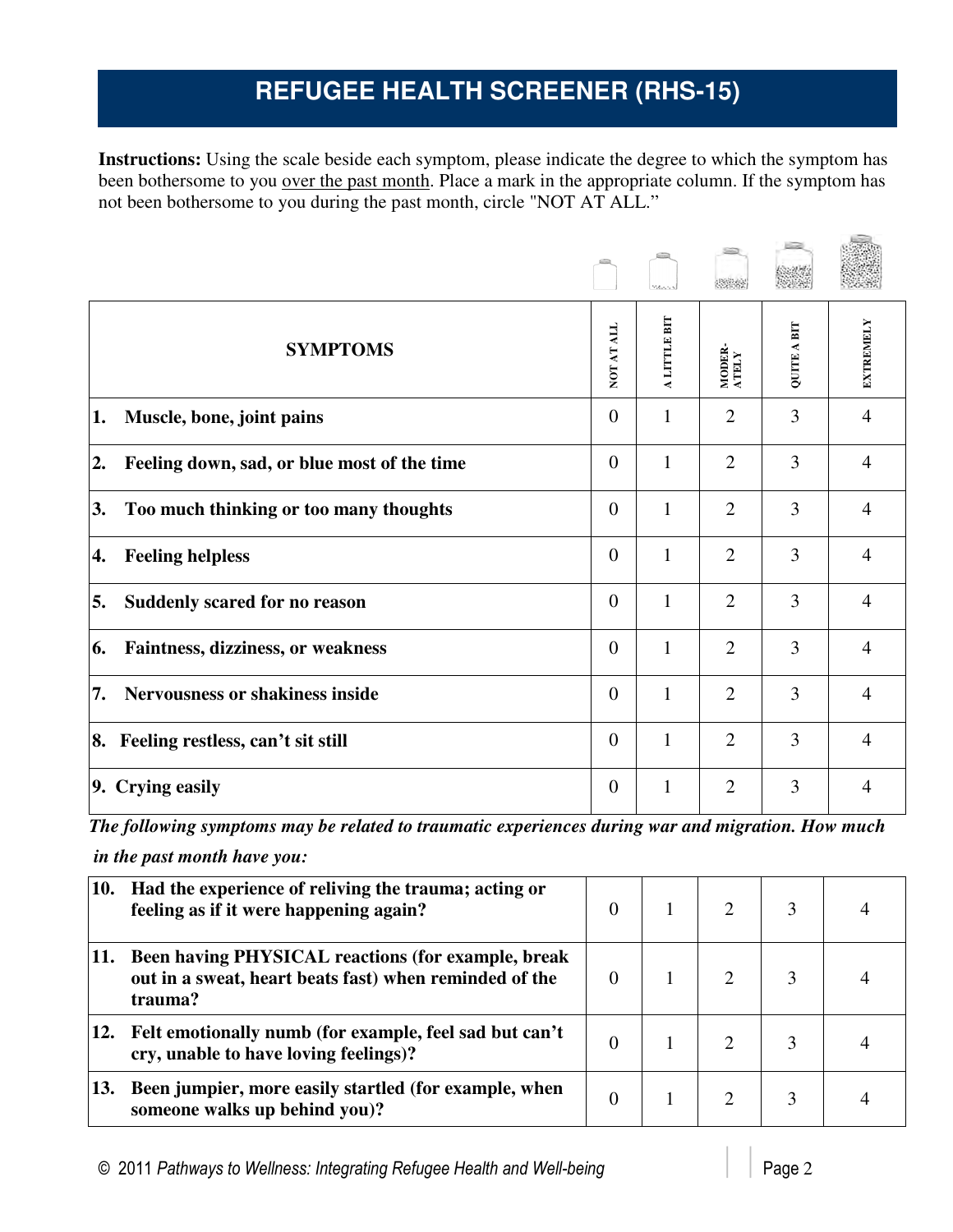## **REFUGEE HEALTH SCREENER (RHS-15)**

14. Generally over your life, do you feel that you are:

15.

## **Distress Thermometer**



| <b>CIRCLE ONE:</b> | <b>SCREEN NEGATIVE</b> | <b>SCREEN POSITIVE</b>    |
|--------------------|------------------------|---------------------------|
|                    |                        | <b>REFER FOR SERVICES</b> |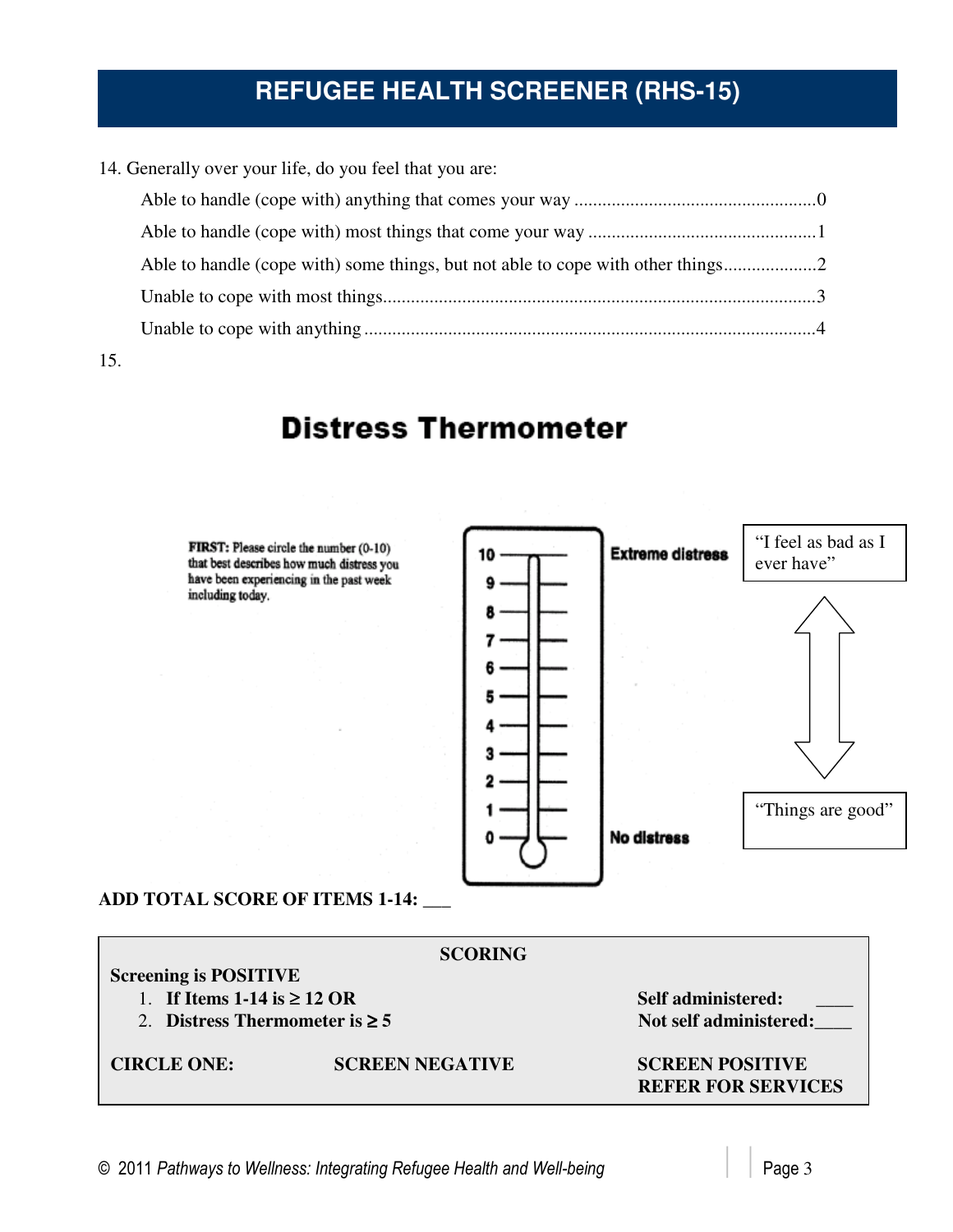# Refugee Health Screener-15 (RHS-15) REPLICATION GUIDELINES

*Counties and states resettling refugees differ in their approach to refugee health screening. The RHS-15 is best suited for communities that have mental health resources available to refugees or potential for building that capacity.*

### When adapting the RHS-15 for use in your community:

#### Identify who will be screened using the RHS-15 and consider demographics

- Which ethnic population(s)?
- What age(s) to target?
- Literacy, gender, etc.
- At what point in time during resettlement?

In King County, the RHS-15 was administered to newly arrived refugees age 14 years and older (among 4 ethnic groups) during their 1st month of resettlement and again at 12-16 months during the limited Civil Surgeon visit.

- Identify the refugee health screening entity in your community and consider the screening setting
	- Public health department
	- Primary care clinic
	- Resettlement agency

In King County, health screening for refugees occurs at the public health department. Refugee clients are referred for ongoing care to primary care clinics. If a refugee client screens significant for emotional distress they are referred to a central referral source.

- Consider the capacity of community mental health providers and build capacity if needed
	- Are there mental health agencies that can effectively serve refugees?
	- · What additional education, training or support do mainstream providers need to serve the population?
	- Expect referral rates to be 10-15 % of those screened per month
	- The cut off score can be based on your local conditions \* (See "Development and Use" paper for more discussion)

In King County, while piloting the RHS-15 the average rate for screening positive was 25% of total screened per month. The project had a robust outreach component to build provider capacity.

- Innovate a better continuum of care for refugees and consider local conditions
	- What does the structure of healthcare delivery look like in your community?
	- How can this system be improved to better serve refugees?
	- Where are the gaps in service?
- Convene stakeholders to implement the RHS-15
	- Primary care doctors, refugee health-screening entity, and resettlement agencies can oversee the implementation and adaptation of the RHS-15 in your community.
	- Document your results and share with health, resettlement and social service communities.



Pathways to **Wellness** Integrating Refugee Health & Well Being

*Creating pathways for refugee survivors to heal* 

#### **A program of:**



Lutheran Community Services NW 4040 S 188th Street, #200 SeaTac, WA 98188 bfarmer@lcsnw.org / 206-816-3252

**Generously funded by The Robert Wood Johnson Foundation, The Bill and Melinda Gates Foundation, United Way of King County, The Medina Foundation, The Seattle Foundation, Boeing Employees Community Fund.**